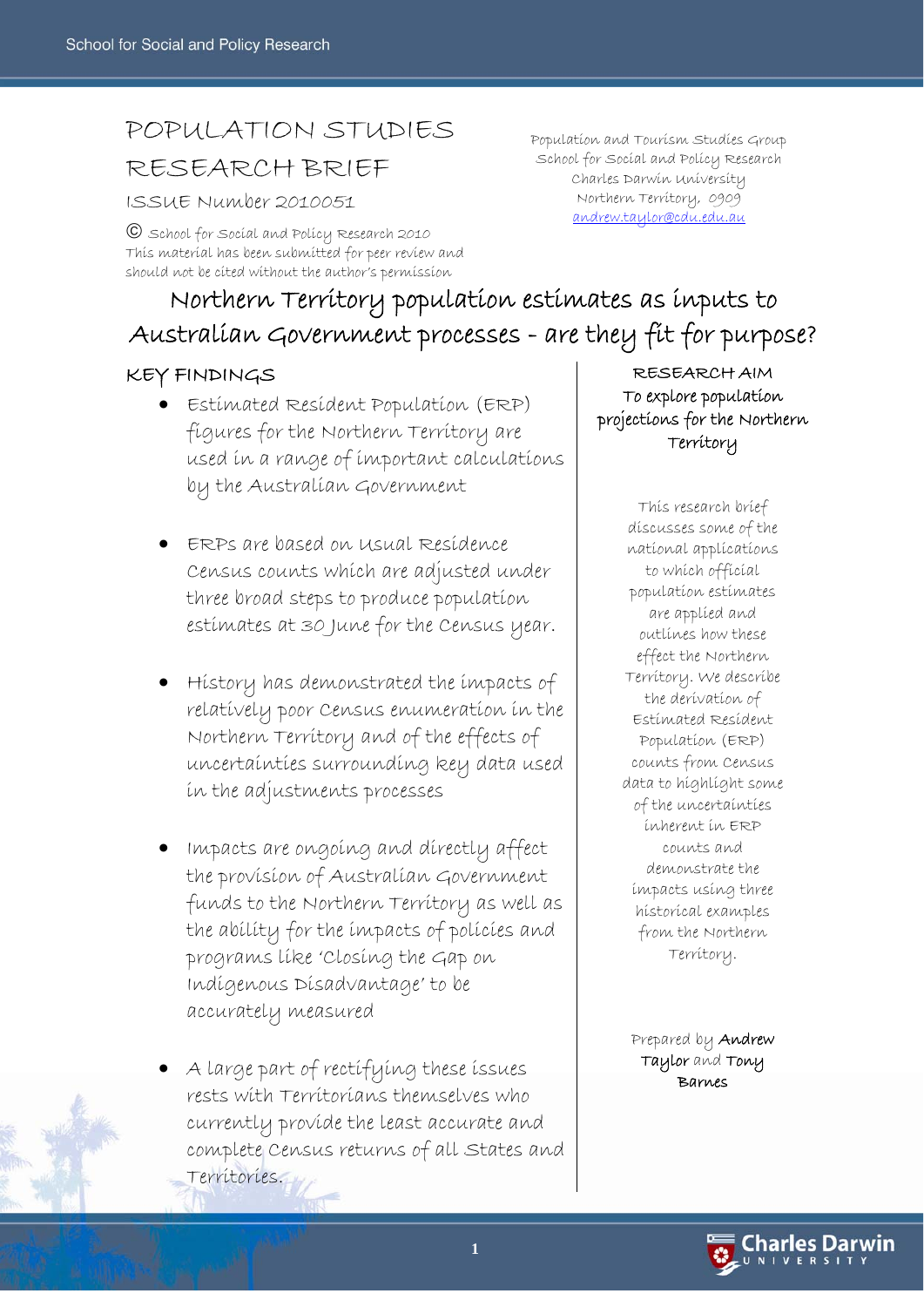#### **Introduction**

In countries which have both national and regional (or state or provincial) governments there is a need for mechanisms for managing government processes between the two tiers of government and between the governments at the second tier. Population estimates frequently play a major part in processes where equitability in the treatment of populations residing in different regions is required. These include:

- 1. Deciding the levels of representation of the different regions at the national government level,
- 2. The allocation of national resources between the governments of the regions, and
- 3. Governments holding one another accountable for achieving collectively agreed social advancement of their populations.

There is a well founded expectation that using official population estimates for these purposes will assist in fostering objectivity and transparency. There is, however, often an unjustified expectation that complete accuracy will be brought to bear when official population estimates are used. This is not always so and complications and considerable confusion can result. This research brief explores the issue of uncertainty around population estimates in the context of remote jurisdictions like the Northern Territory where population size is small and consequently errors around estimates are potentially large. We illustrate this with three examples with specific reference to the Northern Territory.

#### **What are ERPs?**

The ERP is Australian Bureau of Statistics' (ABS's) official estimate of the population of a defined part of Australia, (ABS 2009a). These figures are calculated and released at quarterly intervals each year in ABS's flagship demographic publication, Australian Demographic Statistics (ABS, 2009b) The ERP is therefore the primary population measure of interest to almost all researchers, policy analysts, planner, and almost any other users of population numbers. ERPs are re-calculated from scratch following each Census, which in Australia means every 5 years. The primary building block for deriving the ERP for a given geographic area is the count of the number of people who were found to be present in that location on the night of the Census (usually referred to as the Place-of-Enumeration (POE) count.

For locations with large or medium-sized population (roughly greater than 100,000) ABS uses a consistent formulaic approach for working through the steps from Place-of-Enumeration counts to derive ERP in three broad steps. First is the derivation of what the Census count would have been if all the people who usually live in the location were at their homes on Census night; or the Usual Residence (UR) count. The UR count is derived from the POE count by adding in residents who were not present on Census night and taking away all non-residents (from Australia or overseas) of the location who were present on the night of the Census. All of these adjustments can be derived directly from components of the POE Census counts. However, the UR count requires a precise and practical definition of the concepts of "usually lives in a location" which is identical to the concept of "resident of a location". This, in turn, requires the adoption of an important powerful (and restrictive) convention that at any time every person has one and only one residential location and, furthermore, that every person knows what this is and can articulate it to Census collectors/interviewers.

The second broad step is the calculation of the ERP on the night of the Census. This requires adding on to the UR an estimate of the net number of people who were not, but should have been, counted in the Census. This number is referred to as the "net undercount estimate" and will typically account for both people missed in the Census and also any that enter into the Census count more than the required single time. In recent decades ABS has carried out a special survey – referred to as the Post-Enumeration Survey (PES). The PES is conducted in the weeks and months following each Census

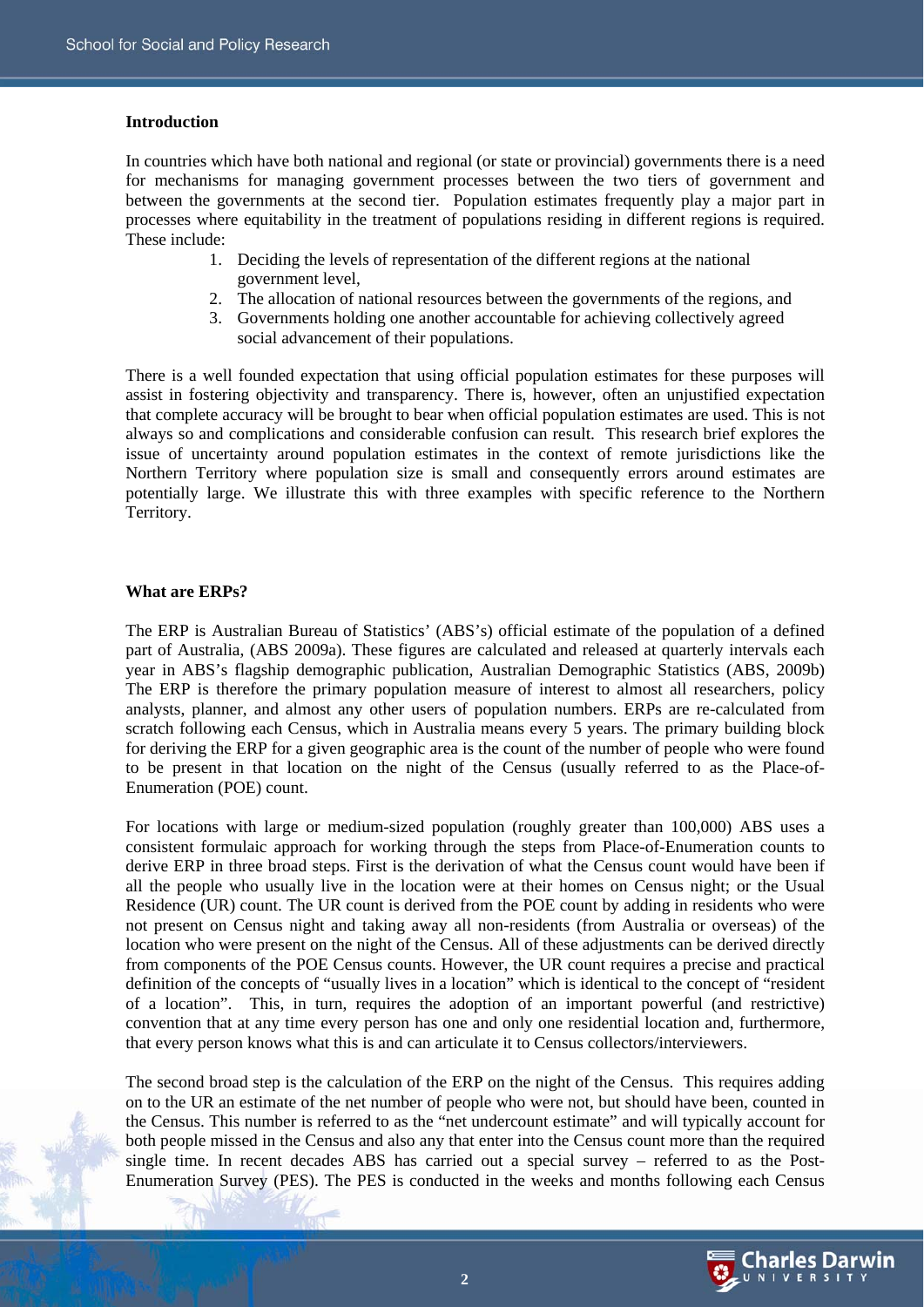and, using a 'capture-recapture' estimation methodology, estimates the size of the "net undercount" from an analysis of matched and unmatched Census and PES records. The ABS also allows for a number of other small adjustments to be made at this second broad step. These are collectively referred to as "demographic adjustments" and are derived by the ABS to account for known faults in the demographic characteristics of ERP counts. These include impossible age distributions for infants and babies, or implausible age specific sex ratios for adults. Residents that are temporarily overseas, estimated from 'passenger cards' arrivals and departures records, are added in at this second step rather than the first because, although they are residents they are not part of the Usual Resident count because, not being in Australia on Census night, they are out of scope of the Census. The third broad step in deriving ERPs involves the estimation of the ERP on 30 June of the year of the Census from the ERP on Census night (usually in August). This involves `growing` the population backwards by a few weeks for the period between the Census night and 30 June. This calculation is identical to the standard approach by which official ERPs are updated for the next nineteen quarters (until the next Census) and makes uses of births, deaths and interstate and overseas migration data ( i.e. all the components of population growth) derived from collections outside of Census processes.

With this in mind we now discuss some the issues of uncertainties associated with ERP derivations outlined under these broad steps. We use three historical examples as lenses to identify causes and impacts of what are essentially top down processes of estimation which, for small and remote jurisdictions like the NT, present particular problems and challenges:

#### **1. Population estimates and political representation**.

The Commonwealth Electoral Act 1918 indicates that the number of seats allocated to the population of each state and territory in the House of Representatives (HoR) is largely decided by population size. Population size is determined by the Australian Statistician according to State and Territory Estimated Resident Populations (ERPs) (see ABS, 2009). The formula for calculating numbers of seats is constrained so that each jurisdiction is allocated whole numbers of seats and the total number of seats across Australia is fixed. Furthermore, there is provision for periodic re-calculation of seat allocation to allow for the changing geographic distribution of the nation's population (see Wilson, et al., 2005 for full details).

Prior to 2000 this (apparently quite fair) method of allocation had resulted in the Northern Territory being allocated just one of the more than 140 seats in the HoR. However, as a consequence of the 2000 State and Territory ERP determinations made by the Australian Statistician, for the very first time, the NT was allocated a second seat, which of course, doubled its representation. The Territory was duly divided geographically into two electorates (Solomon and Lingiari) and two members (David Tollner and Warren Snowdon respectively) were elected at the next election in 2001. However, much to the dismay and confusion of Territorians the doubling in representation was almost lost just a few years later when the Australian Statistician made a small downward adjustment to the Territory's ERP to make it just a few people short of the required threshold for two seats. The imminent halving of representation resulted in much public and Parliamentary outcry, including formal Parliamentary committee hearings and reports. Most of the outcry focused on perceptions of political unfairness with little attention being given to the key issue at the heart of this matter – namely the difficulty of estimating the Territory's population with sufficient accuracy for the purpose for which it was being used.

This story had a happy ending for Territorians due to a remarkably novel solution constructed by Australian federal legislators which largely removed the possibility of Territorian's being disadvantaged again as a consequence of uncertainty in ERPs. The solution recognised the existence of uncertainty in ERP counts and based the threshold for seat removal for the Northern Territory and the ACT on the ERP minus the lower limit of a confidence interval for the ERP, while continuing to base the threshold for allocation on the ERP itself. Thus, the threshold for removing a HoR seat was reduce by two times the standard error of the ERP which, because the standard errors are quite large, would require a remarkably large loss of population for a seat, once allocated, to be removed in the

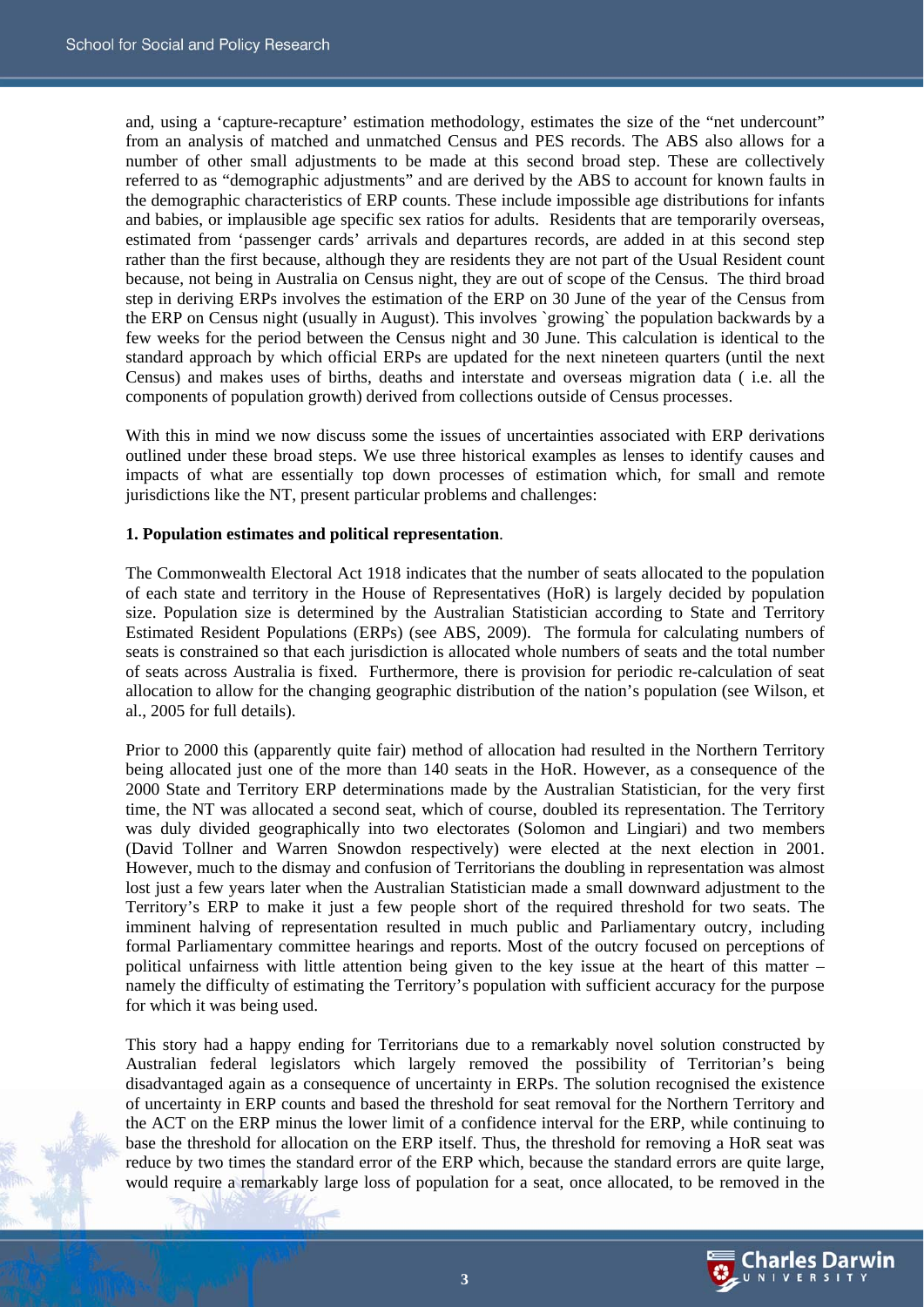future. The Act of Parliament was duly amended and applied retrospectively and the novel solution has now been enshrined in legislation – perhaps a first for standard errors of population estimates!

#### **2. Population estimates and financial allocations**

With the creation of the Australian Federation, the national government took on many of the tax and revenue collection activities previously undertaken by States, while States retained some key functions requiring large expenditure of funds (eg education and health). Consequently the national government collected roughly twice as much as it spent and the states spent twice as much as they collected. In an attempt to overcome this financial imbalance it was agreed that the determination of what is a 'fair' allocation should be governed by the principle of 'fiscal equalisation'. This principle is summarised by the Commonwealth Grants Commission (CGC) as

*State governments should receive funding from the Commonewalth such that, if each made the same effort to raise revenue from its own sources and operated at the same level of efficiency, each would have the capacity to provide services at the same standard.* [Commonwealth Grants Commission, 2002]

In converting this principle to a formulaic mechanism the difficulties a State experiences in 'providing services' is quantitatively summarised by the accumulated 'disabilities' the State and its people suffer. This is an extremely complex process but, once completed, results in a single number representing State and Territory 'disabilities'. The funds available for a State or Territory are then calculated as the product of the three terms –

#### *Total funds available for allocation \* the disability factor \* population size*

The population component is defined as being the population estimate determined by the Australian Bureau of Statistics. The Australian Statistician is required to publish population estimates for the States and Territories at 30th December each year. Changes to fiscal equalistaion and the introduction of the Goods and Services Tax (GST) in the 1990s have meant that the above simple formula now distributes some \$A50billion GST revenues annually. The Northern Territory's slice of this pie is about \$2.5billion but with a confidence interval for the Territory's ERP usually at around 10% of the estimate there is considerable scope for the allocation to be much larger or smaller than the principle of 'equity' under the Scheme would otherwise dictate.

But of much greater concern to the Northern Territory government has been the almost consistent bias shown in ABS ERPs. Following most Censuses in the past 25 years, the population estimates have been adjusted upwards substantially by ABS (by as much as 4% following two of the last six Censuses). There is no mechanism within the CGC system for adjusting the allocation of funds following refinement and finalisation by ABS of past population estimates. It is no wonder, therefore, that the Northern Territory Government has expressed grave concerns to ABS about the accuracy of Territory population estimates and has made vigorous representations to the Australian Treasury and to the CGC regarding the fitness-for-purpose of these.

#### **3. Population estimates and 'closing the Indigenous / non-Indigenous gap'**

Under a recent major initiative of the Council of Australian Governments (COAG) specific targets for the socio-economic and demographic advancement of Indigenous Australians have been set (see, Council of Australian Governments, 2008). These targets can be specified as numeric values for certain social statistical indicators which are to be achieved by all State and Territory governments within specific timeframes This initiative is one of the main planks of Australian Governments' longterm plans for addressing the deep-seated social and economic disadvantage suffered by Indigenous

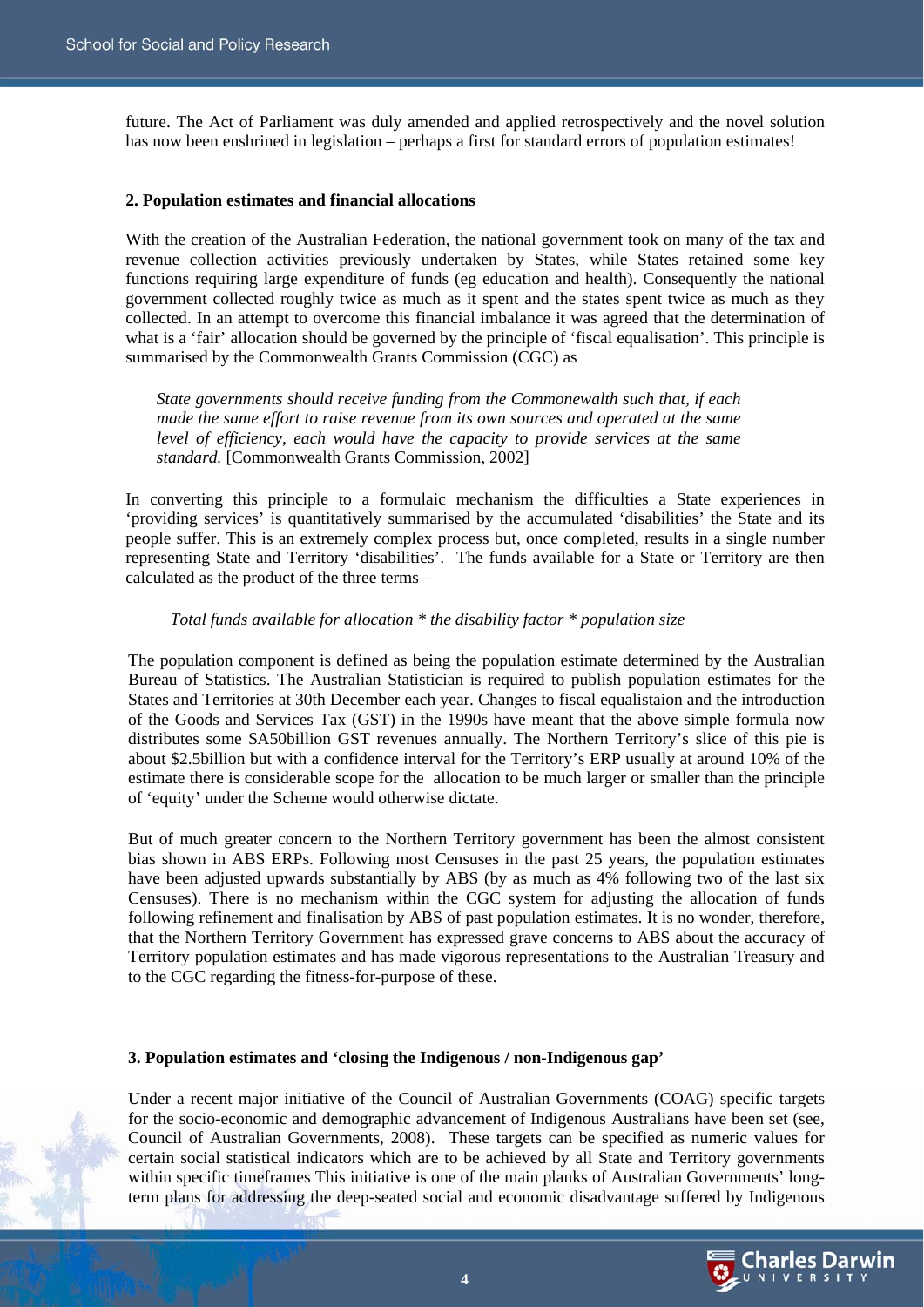Australians. Indicators within the initiative are typically defined in terms of the gap between Indigenous and non-Indigenous people. Targets are typically expressed as achieving a specified reduction within a certain time period. For example, a key target is to eliminate the gap in life expectancy from birth between Indigenous and non-Indigenous people within a generation, which has been taken to be 25 years.

Many indicators for the `closing the gap' initiatives are defined as ratio statistics in which numerators are to be calculated from datasets derived from administrative records collected by State and Territory government instrumentalities. Denominators are invariably based on ABS- Indigenous and non-Indigenous ERPs. While there may be substantial inaccuracy in the numerator component of many of these statistics it is the extent of unreliability of the denominators that is of current focus. There are good reasons to believe that the errors attached to Indigenous ERPs may be much too large for the intended purposes of monitoring annual progress towards the agreed targets.

Highlighting the difficulties of deriving Indigenous estimates at sub-national levels of geographies, estimates by the ABS are referred to as "experimental" to emphasise the uncertainty around the most appropriate method of deriving these figures and, consequently, the method used to derive them may change from time-to-time (typically from one Census period to another). In addition to methodological changes over time (which can give rise to indeterminate non-sampling errors in estimates) and the typical uncertainties also suffered by total population estimates there is another major source of uncertainty in the Indigenous and non-Indigenous estimates. This is the additional inaccuracy that arises from allocating, to the Indigenous or non-Indigenous populations, all people counted in a Census without an Indigenous status being recorded. The accumulative effect of these various sources of error, some of which cannot be measured, may mean that the errors associated with some of the indicators are likely to be much larger than the expected magnitude of change over the desired reporting interval for monitoring progress towards closing the gap, typically one year. That is, the Indigenous ERPs may not be sufficiently accurate to determine the extent to which the important tasks of closing the gaps in Indigenous disadvantage are progressed.

#### **Discussion**

Official population estimates are legislated into key national processes for the distribution of political representation and federal funds and the importance of these to the Northern Territory cannot be overstated. In addition estimates comprise the denominator for statistical indicators (demographic, social, and health for example) of wellbeing which are applied to comparisons amongst subpopulations (Indigenous and non-Indigenous, migrants and others, and so on). Our examples demonstrate some of the difficulties faced by the ABS as Australia's National Statistical Organisation in fulfilling its obligation to provide accurate population estimates. They highlight the uncertainties evident in the data used to compile ERPs for the Northern Territory and demonstrate some of the impacts of current approaches to population estimation. However, it must be noted that the issue is conceptually and methodologically far more complex than can be presented in this brief discussion.

The discussion here acknowledges that ERPs are, as named, estimates of the population, rather than unfailingly accurate representation of the size and demographic characteristics of the Northern Territory population. Nevertheless, governments must plan, formulate policy, and implement programs with the best available data and in this respect ERPs fulfil this role. Arguments for differential treatment in estimation processes for the Northern Territory are evident from our examples, however, given that only one percent of Australians live in the Territory, it is unsurprising that a break from the standardised approach for all States and Territories has not eventuated. Having said that, the ABS has implemented initiatives to specifically improve the population counts and estimates for the Northern Territory, particularly for Census enumeration and coverage of the PES, in recognition of the high proportion of the population which is Indigenous and living in remote areas.